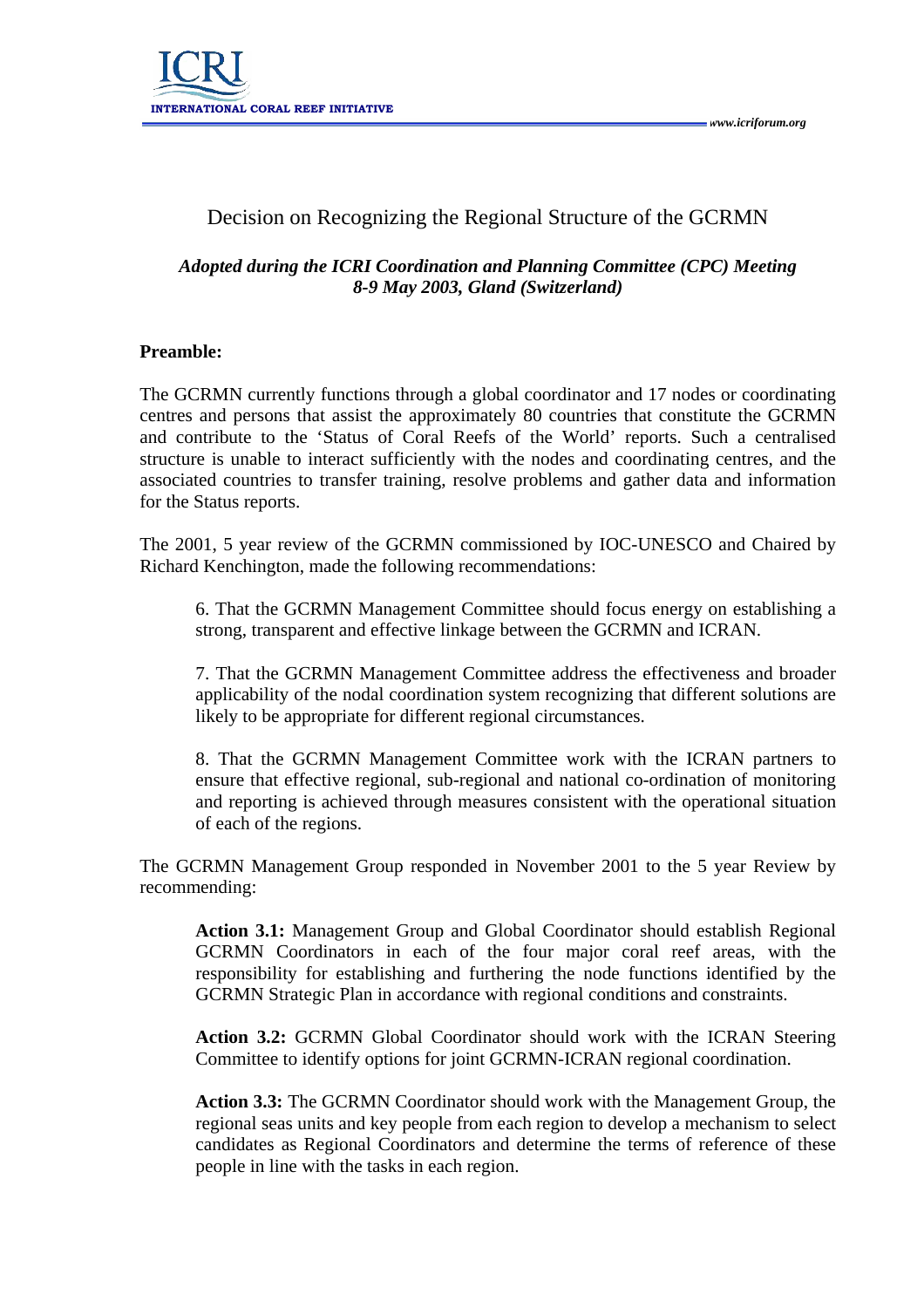

Since the 5 year Review and the Maputo CPC meeting in 2001, ICRAN partners SPREP and WorldFish Center have undertaken to appoint coordinators for the Pacific and Southeast and East Asia respectively to assist with GCRMN operations within ICRAN Demonstration and Target sites and other countries in the immediate region.

A process is underway to consolidate ICRAN activities in Central America with a proposal submitted to appoint a person to coordinate ecological and socio-economic monitoring in demonstration and target sites as a model for the wider Caribbean.

The CORDIO Program has a network of Coordinators in East Africa, the Indian Ocean Islands and South Asia, and is implementing ecological and socio-economic monitoring to assist GCRMN in the Central and Western Indian Ocean. Recently, the CORDIO program and the IUCN Marine Program decided to support the GCRMN program in South Asia. Furthermore CORDIO and IUCN have offered to appoint a regional coordinator for the wider Indian Ocean region. This person will be able to assist the GCRMN with coordination of monitoring in the region, and also assist ICRAN partners in establishing monitoring in demonstration and target sites.

### **Decision:**

**Recognizing** that the GCRMN has been successful in raising awareness about the status of coral reefs around the world and the need for urgent action through the publication of 'Status of Coral Reefs of the World' reports in 1998, 2000 and 2002;

**Recognizing** that the GCRMN has made good progress in establishing ecological monitoring of coral reefs in many countries, but that socio-economic monitoring has not been developed in parallel and many countries are not receiving sufficient assistance to establish national monitoring programs;

**Recognizing** that further progress is inhibited by a centralised structure and a lack of experienced people within the four major coral reef regions of the world able to assist countries, nodes and coordinating centres with coral reef monitoring;

**Acknowledging** that the ICRAN partners SPREP and WorldFish Center (in association with Japan) are in the process of appointing persons to assist in the monitoring of coral reefs in the Pacific and Southeast and East Asia respectively;

**Acknowledging** that the ICRAN partners are developing a process for monitoring coordination within the Central American region that could prove instrumental in assisting GCRMN monitoring in the wider Caribbean;

**Acknowledging** that CORDIO has had a functional network for several years and appointed three coordinators for the subregions in the Central and Western Indian Ocean, and that CORDIO and IUCN have offered to appoint a regional coordinator to assist GCRMN and ICRAN monitoring activities in the wider Indian Ocean;